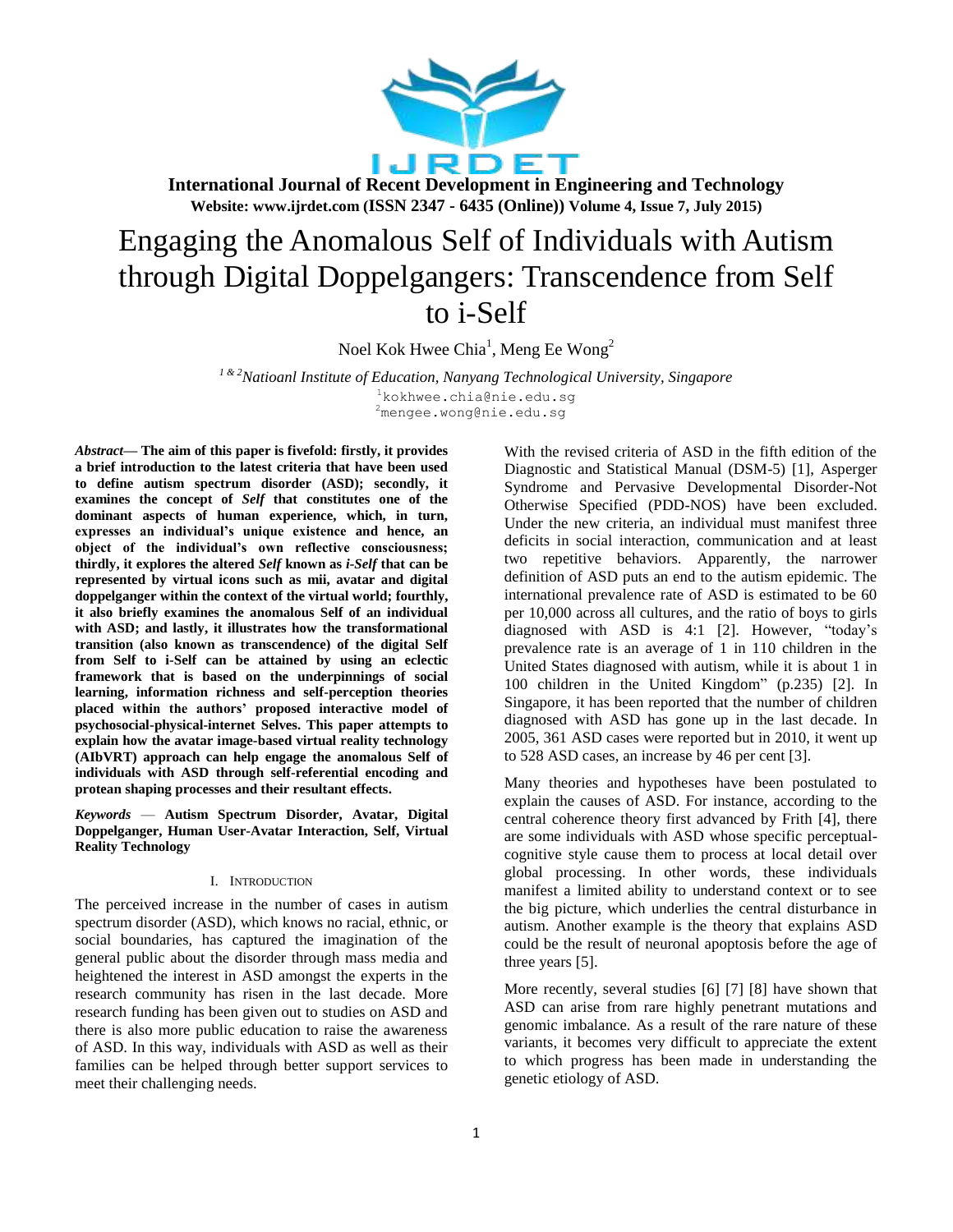

There are also many unfounded claims that attempt to explain the causes of ASD. One debunked theory is about MMR (mumps-measles-rubella) vaccination that causes ASD in many young children [9]. Another unproven theory explains that it is due to delayed so-called *bpoptosis* – supposedly to occur between birth and four months of age – of spindle neurons to contact the other nerve cells and thus, resulting in developmental delay syndrome that leads to the cause of ASD [10]. However, one thing for certain is that the chance of ASD's occurrence is not due to family income, lifestyle, and educational levels.

Among the many theories and hypotheses about ASD, it is the theory of mind – "the ability to attribute mental states" and predict behavior accordingly"  $(p.1)$  [11] – in relation to the Self, especially on one aspect of the Self concerning the ability to reflect on one's own inner mental states [12], that has captured our attention. This is because current studies [13] [14] [15] have found evidence of an altered Selfrepresentation or intrapersonal cognition in individuals with ASD.

### II. UNDERSTANDING SELF

Our current understanding of the term *Self* is based on past and present extensive examination and discussion amongst the many professionals in different fields such as philosophy and psychology as well as coming from different religions. Hence, it is not surprising to note that there are many models of Self. According to the Oxford online dictionary meaning, Self refers to "a person's essential being that distinguishes them from others, especially considered as the object of introspection or reflexive action" (para.1)  $[16]$ .

Self is not a single primordial entity [17]. According to Neisser [18], there are five kinds of Self: the ecological Self as perceived within the physical context; the interpersonal Self as seen to depend on emotional and other species-specific forms of interaction; the temporally extended Self, i.e., based on memory and anticipation; the private Self, i.e., based on personal reflection and experiences; and the conceptual Self, i.e., based on sociocultural experience.



Fig.1. Socio-Psychological Model of Self

This is a socio-psychological perspective that regards Self as a whole person whose most fundamental form consists of Self-knowledge and Self-awareness (see Figure 1).

However, according to Chia [19], there are three kinds of Self. First, there is the philosophical Self. It refers "to any individual as an object of one's own reflective consciousness‖ (p.30) [19]. Second, there is the psychological Self. It consists of "cognitive, conative, affective and sensory representations of an individual's identity and/or experience" (p.30) [19]. Jeannerod [20] argued that the key component of the recognition of Self is recognizing oneself as the owner of a body as well as the agent of actions through the sensory ownership and agency come from congruence of proprioceptive feedback and sensory signals from different parts of the body. These signals also contribute to the production of locomotive and manipulative actions. According to Jeannerod [20], the sense of agency paves a way for Self to create an identity independent of the external world. Third, there is the doppelganger Self. It represents the unique existence of an individual in terms of "any double or look-alike of a person‖ (p.32). In short, Chia [19] defines Self as the conscious totality of personal experience and expression, an organized, personalized whole as a unique existing or living being (see Figure 2).



Fig.2. Expression of the Self Model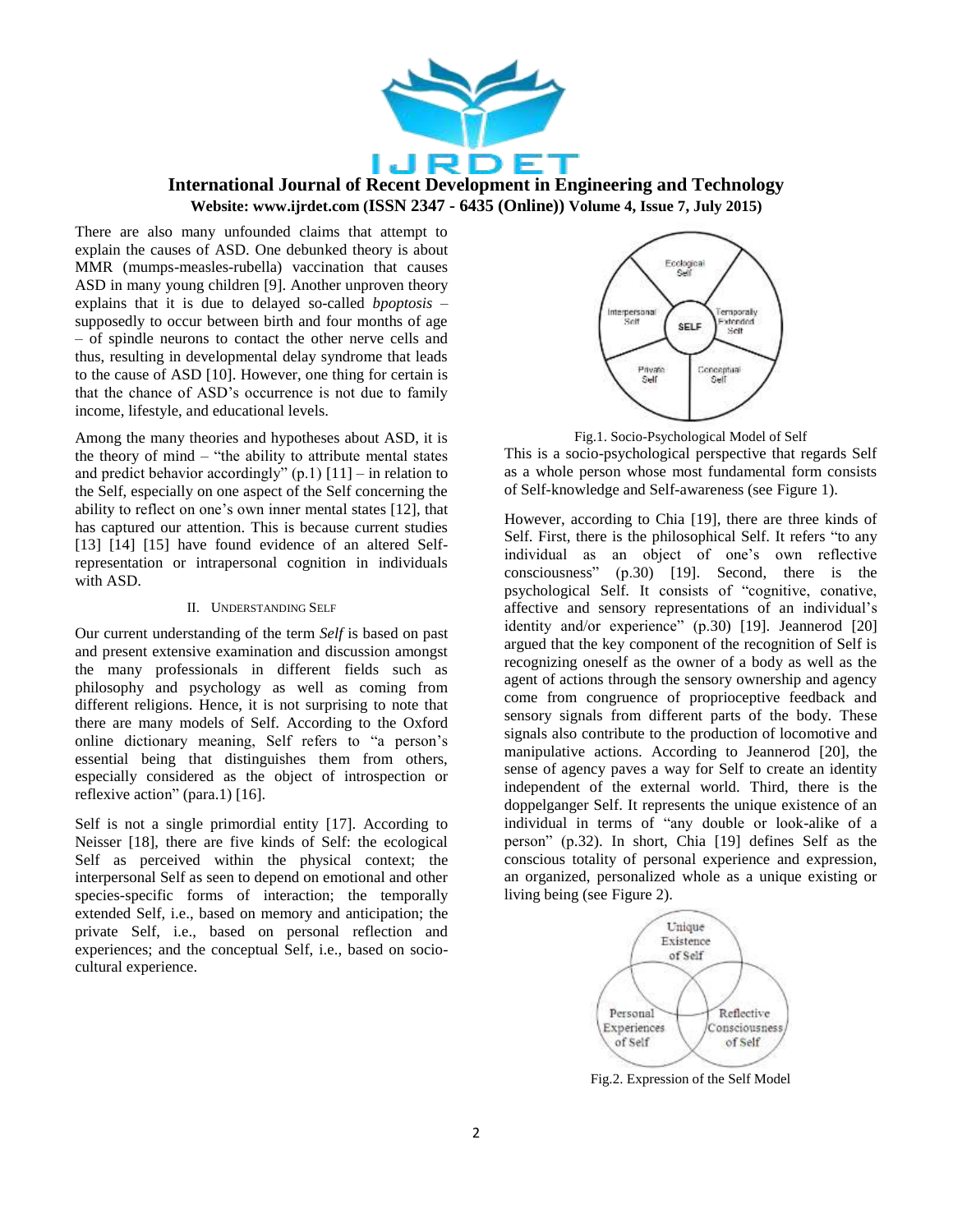

According to James [21] in his classical definition of Self, he distinguished Self in two forms: the *Self of Me*, i.e., Self as an object of reflection and the *Self of I*, i.e., Self as a conscious agent. The Self of Me (Me-Self) is also described as accusative Self; the Self of I (I-Self), nominative Self.

The Me-Self is "the sum total of all that an individual can call his/her own"  $(p.518)$  [22]. This Me-Self can be further sub-divided into three smaller Me-Self categories, i.e., physical, psychological and social, which will be described further below (see Figure 3).



Fig.3. James' (1892) Classical Model of Self

### *Physical Self of Me*

### According to Singh [23], the physical Self refers to

"[t]he body, this marvelous container and complex, finely tuned, machine with which we interface with our environment and fellow beings. The physical Self is the concrete dimension, the tangible aspect of the person that can be directly observed and examined." (para.1)

Another way to describe the physical Self is through its physical manifestation in terms of ownership of action or sense of agency, which is described as follows:

"the sense that I am the one who is causing or generating an action … that I am the one who is causing something to move, or that I am the one who is generating a certain thought in my stream of consciousness"  $(p.15)$  [24].

According to Chia [25], the physical or material Self of Me (or Me-Self) refers to "a single entity that consists of a person's physical being and possessions"  $(p.13)$ .

This involves an explanation of one's actions in terms of underlying intentional states. Hence, this brings us into the psychological or spiritual Self of Me.

### *Psychological Self of Me*

According to James [21], the psychological or spiritual Self of Me is a single entity that incorporates psychological

faculties (e.g., personality traits, verbal skills, aptitudes, attitudes and social perceptions). Among them, social perceptions – also known as theory of mind – constitute a special challenge to individuals with ASD. This is because an individual with ASD displays faulty social perceptual ability "to create an impression or judgment of others, individually or a s a group, through observation and understanding existing information about an individual or group and drawing out conclusion from the information" (p.13) [25].

### *Social Self of Me*

The social Self of Me is the biggest among the Me-Self categories and can be further divided into private social Me-Self, which an individual engages in private speech or thoughts (as in a reflective mood), and public Me-Self, which varies for different people and can be either reactive positively or negatively depending on how the individual is coping with the Self in the public (see [25] for detail). The positive reactive public social Me-Self, also known as the capacitated public social Me-Self, is to look good in success which, in turn, positively reinforced him/her to maximize his/her potential. The negative reactive public social Me-Self, also known as the handicapped public social Me-Self, is to attempt to look good in failure.

### *Self of I*

Unlike the Self of Me, this Self of I (also the nominative Self) is an on-going process of consciousness. According to Chia  $[25]$ , "[i]t is the conscious agent who is the knower, the thinker as well as the pure ego. It can reflect on the contents of the Me-Self (or accusative Self), but it is separate from them" (p.14). In other words, according to Shaver and Tarpy  $[22]$ , the Self of I "can direct a person's purposive behavior, but it is separate from that behavior" (p.518).

### III. UNDERSTANDING THE INTERNET SELF

There is another Self that exists in the cyber or virtual world. It is termed as i-Self. The letter *i* in i-Self represents internet – a worldwide system of inter-connected computer networks – that provides an extensive online range of information resources and services for the purpose of communication. Hence, i-Self is also known as the *internet*  Self. "The i-Self exists in the cyber world and without it, there is no i-Self"  $(p.14)$  [25].

Like the classical definition of Self, i-Self, too, can be divided into the i-Self of Me (Me i-Self) and the i-Self of I (I i-Self), where the former is accusative i-Self and the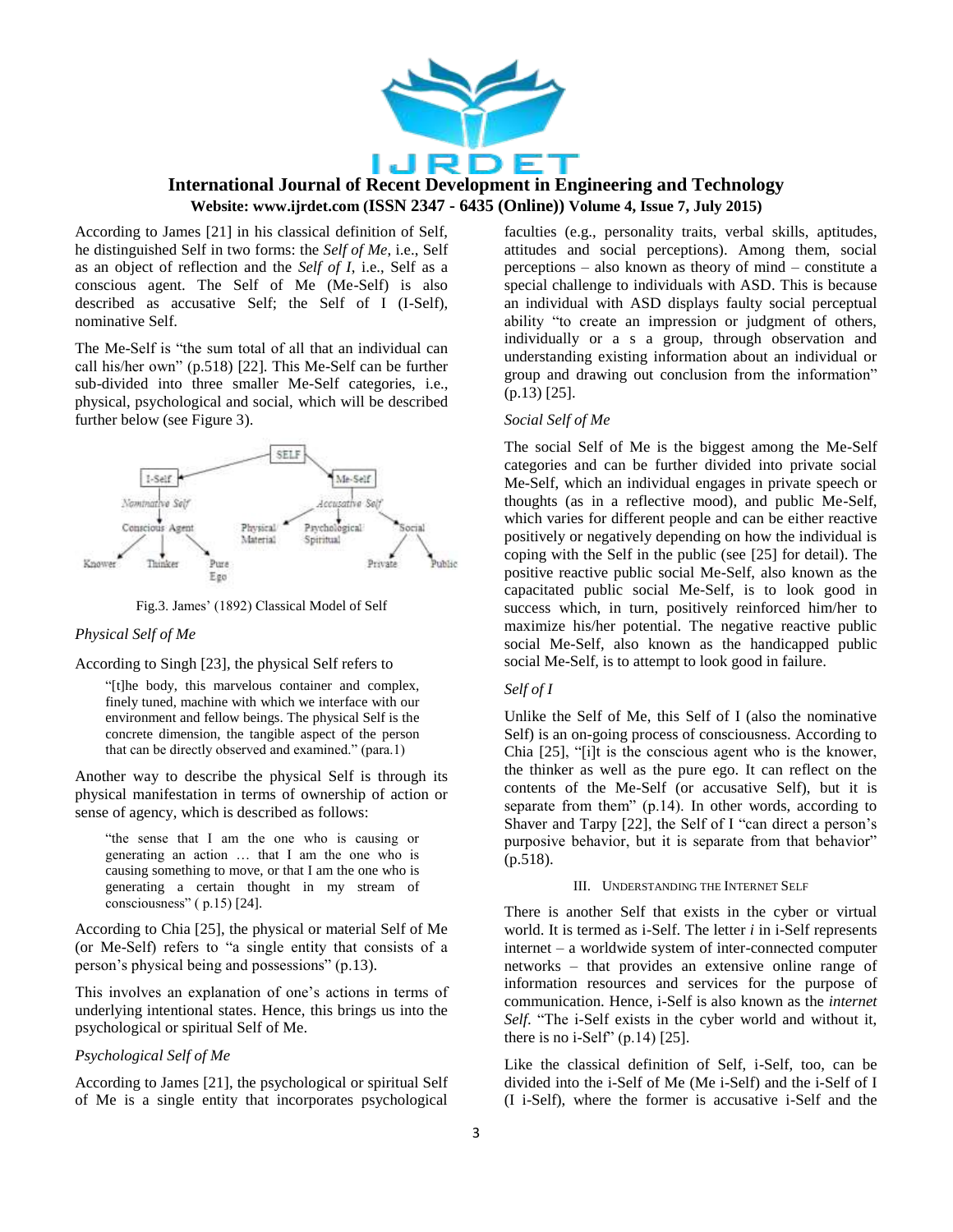

latter, nominative i-Self. Figure 4 illustrates the model of i-Self.



Fig.4. Model of Internet Self (i-Self)

The i-Self of Me can be defined as the sum total of all that an individual who takes the role of a player or gamer in the virtual or cyber world. Like the Self of Me in the classical psychology, i-Self of Me can be sub-divided into three smaller forms of i-Self of Me: virtual, cyber-psychological and cyber-social [25]. Each of these will be described briefly below.

### *Virtual i-Self of Me*

According to Chia [25], this refers to a single entity that consists of a user's virtual being (or avatar or digital doppelganger in the cyber world) and cyber or virtual possessions (e.g., apps, i-gadgets, virtual spouse and virtual currency such as Bitcoins).

### *Cyber-psychological i-Self of Me*

This is also another single entity that includes cyberpsychological faculties (e.g., the player/gamer traits, gaming skills, aptitudes, attitudes and cyber-social perceptions). These cyber-psychological faculties influence a user's choice of action or response as a player or gamer, avatar or digital doppelganger, to cyber or virtual stimuli such as challenges, incentives and rewards [25].

### *Cyber-social i-Self of Me*

According to Chia [25], this i-Self of Me can be further divided into the avatar i-Self of Me or the digital doppelganger i-Self of Me. In the former, the user can impersonate anyone or anything. This is the user's hidden or implicit i-Self – the persona that the user prefers to be known in the cyber or virtual world. The latter is the user's double that resembles him or her in the look and may include his or her personality. This is the user's explicit i-Self of Me. These two forms of cyber-social i-Self of Me will be discussed further later on.

### *i-Self of I*

Finally, like the classical Self of I, i-Self of I is also an ongoing process of consciousness. According to Chia [25], i-Self of I is described as the persona of a user of ICT, also the conscious agent who knows, thinks and manages what he/she does when engaging some form of activities (e.g, surfing the internet or cyber gaming) in the cyber or virtual world. The i-Self of I directs a person's purpose behavior as a user (player or gamer), but it remains separate from that behavior.

### IV. FROM SELF TO I-SELF

In this paper, we have proposed a three interacting forms of Self as illustrated in Figure 5: psychosocial Self (i.e., in the combination of psychological/mental and social/cultural domains), physical Self (i.e., as it is in this real physical domain) and i-Self (i.e., in the virtual or cyber domain). Each of these forms of Self has already been described earlier as in terms of Self of Me and Self of I as well as i-Self of Me and i-Self of I.



Fig.5. Interactive Model of Psychosocial-Physical-Internet Selves

When an individual engages others in the community (i.e., the physical world), he/she will portray what he/she perceives himself/herself (psychosocial Self) to be and what he/she wants others to see him/her as such (physical Self) in the physical world. When the individual goes online to engage in some kind of virtual activities (e.g., gaming) or watching a movie in an IMAX theatre, either his/her i-Self of Me or i-Self of I will be involved during the engagement. The digital Self is the *transformational transition* (also termed as *transcendence*) from physical Self to i-Self.

Generally, there are three types of digital Self: mii, avatar and digital doppelganger. Each of them will be briefly described below and all three do possess what Chia [25] has termed as *i-Self* described earlier and it should not be confused with techno-Self, advanced by Luppicini [26], to denote evolving human identity within a technological society focusing on the dynamic nature of relationships between the human users and the new technologies adopted. Terms such as cyborgs [27], trans-human [28],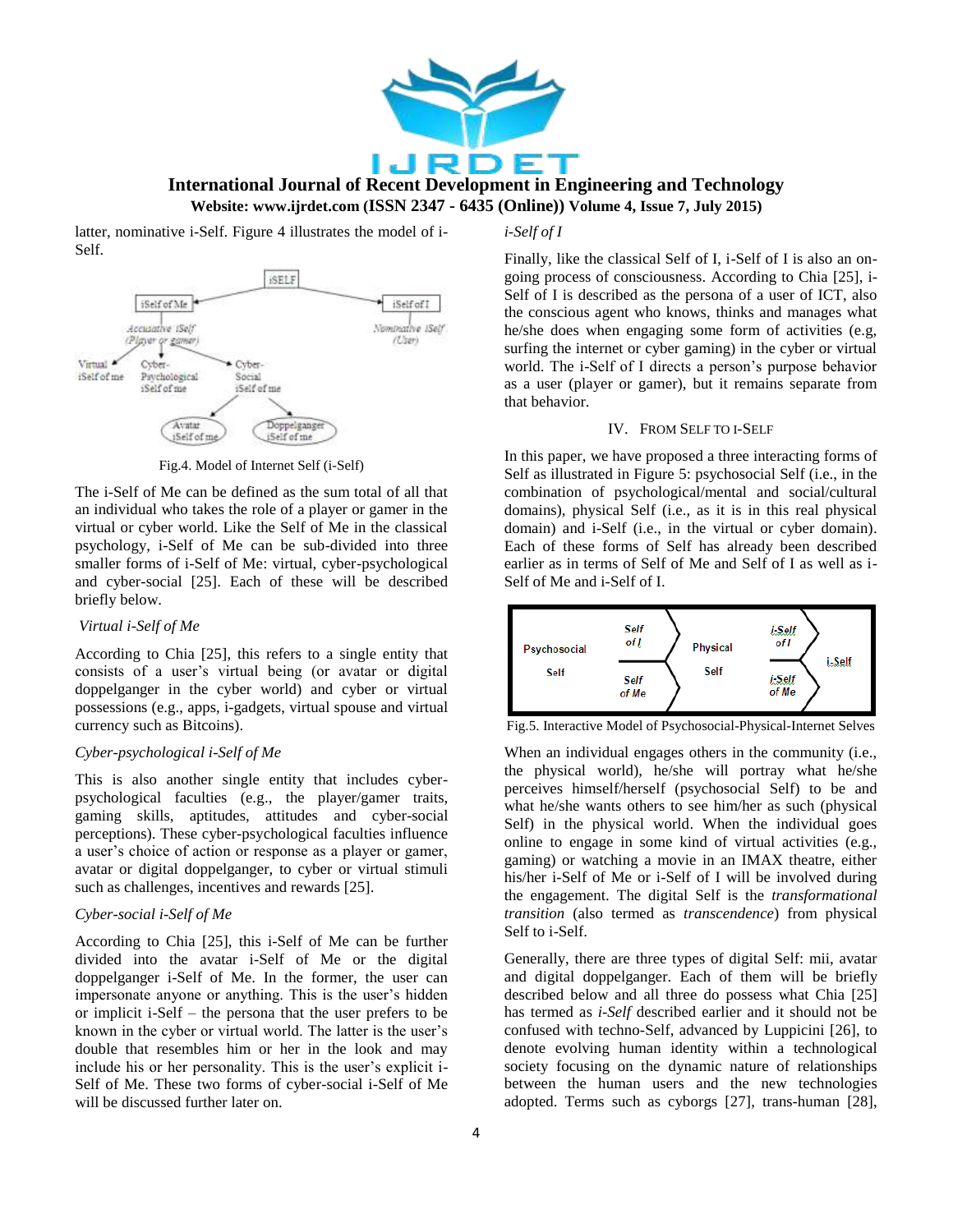

homotechnicus [29], bio-electric human (*beman* for short, i.e., a robot in the human form), avatar [30], techno-human (i.e., a hybrid creature between human and machine), techno-sapien (a slang to describe someone familiar and cozy with technology) and digital identity (i.e., data that uniquely describes a person and his/her relationships) fall under techno-Self.

However, avatar, which represents an individual, his/her alter ego or character within the virtual worlds controlled by a human user [30], comes under i-Self. The other one is digital identity, but it is not within the scope of this paper to discuss about it.

### *Mii*

The term *mii* is a portmanteau of me and *Wii*. It is a freeform digital icon or avatar that a user can create a caricature of himself or herself, other people (users) or even invented characters to be used as a playable character in various titles for each of the following Nintendo consoles: Wii, Wii U as well as Nintendo 3DS. Mii involves i-Self of I in full control and management of the virtual character.

### *Avatar*

In computing and cyber gaming, the word *avatar* – first coined in 1985 by Richard Garriott, a British video game developer, for the computer game *Ultima IV: Quest of the Avatar* – refers to a 2D or 3D graphical representation [31] or digital icon of a user in virtual worlds as well as Internet forums and other online communities (e.g., Facebook, Twitter, Instagram and Whatsapp). In the past, avatar images were known as "picons" (derived from the term *personal icons*) but the term is rarely used today [32].

Avatars driven by artificial intelligence (AI) have been used as virtual embodiments of embodied agents by organizations as a part of automated customer services in order to interact with customers and users of services. They are also commonly known as *bots*. An example is the avatar Anna, an automated online assistant, designed to provide a virtual tour around the Ikea website. There are also other avatars such as Cleverbot, Boibot and Evie that are powered by a digital conversation – a scripted dialogue written by a human – to take place between a person and a computer via any digital medium. They are also known as *chatbots*.

Avatars can also include persona in online communities and games or virtual life simulations such as Second Life.

Avatars involve the cyber-psychosocial (i.e., a combination of both cyber-psychological and cyber-social forms) i-Self of Me. When fully engaged in a cyber game activity, a user becomes in full suspension of disbelief in that cyber or virtual world, especially in the Massively Multiplayer Online (MMO) games.

### *Digital Doppelganger*

The term *doppelganger* is derived from the German language and is defined as "any double or look-alike of a person" (p.176) [33]. In computing and cyber gaming, a loose definition of digital doppelganger refers to virtual versions of the Self.

Avatars are created by users to resemble themselves and who control them in the virtual worlds. In other words, they provide a unique opportunity for the users (relying on i-Self of I) to experiment with their own identity (i.e., i-Self of Me) construction within virtual worlds [30]. However, according to Bailesnson and Segovia [33], "in many cases, users are not in control of their look-alike avatars; sometimes other players or algorithms take control. This is the case in which avatars become doppelgangers"  $(p.176)$ . In other words, this happens when a doppelganger begins to behave autonomously or independently of the user whom it is modeled after.

V. THE ANOMALOUS SELF OF INDIVIDUALS WITH ASD

Observations as well as a diagnostic assessment of individuals with ASD found them to display an anomalous Self in terms of both physical Self and psychosocial Self.

In the physical Self, young children with ASD display a delayed developmental turbulence in their acquisition of recognizing themselves in front of a mirror [34]. They lack the shared neural representations for self and others that typically developing children seem to possess [35]. In fact, in a study done by Jemel et al. [13], children with ASD have been found to display face-processing deficits, which could be explained by the findings of another study done by Behrmann et al. [36] showing such individuals have altered perceptual processes.

However, individuals with ASD do not show deficits in their sense of agency (i.e., ownership of action) or action monitoring and attribution despite known significant impairments in empathizing – also known as mentalizing (i.e., the ascription of mental states to other people) [37]. In fact, individuals with ASD construct internal models of action (e.g., when they learn a motor task) that create morethan-normal or superior associations between Self-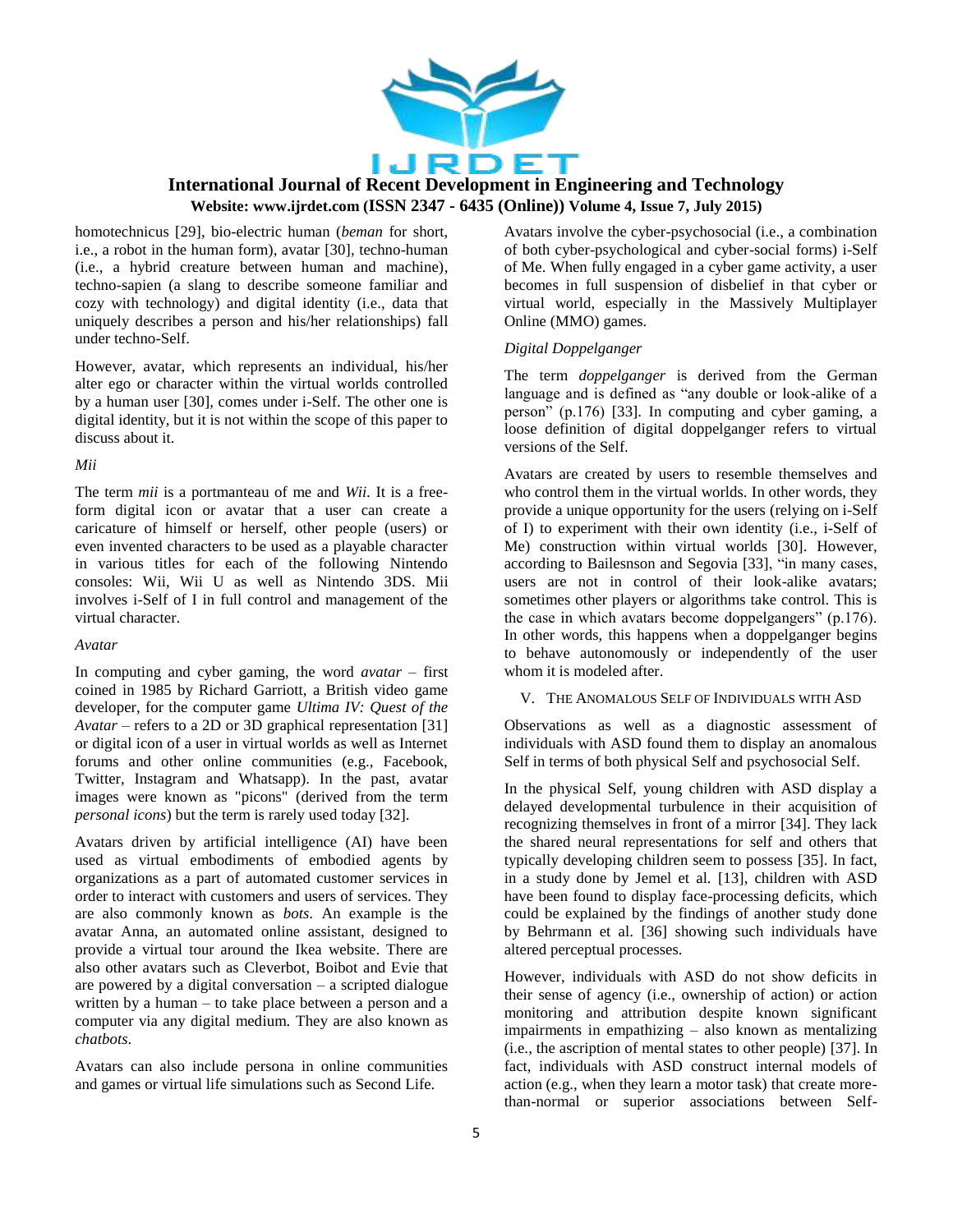

generated psychomotor commands and proprioception [38]. This is known as systemizing ability.

In the psychosocial Self of individuals with ASD, studies [39] [40] [41] have found that such individuals display altered psychosocial and self-related evaluative processing which is the result of functional abnormalities in the ventromedial Pre-Frontal Cortex (vmPFC), which forms part of a larger default mode network that supports Selfknowledge and autobiographical memory (see [42] for detail). Hence, there is a reduced functional connectivity between vmPFC and ventral premotor and somatosensory cortex resulting in the poor or faulty ability to mentalize (i.e., deficit in theory of mind) [43].

With a better understanding of the anomalous Self observed in individuals with ASD, this knowledge can be used to harness the potential of virtual reality technology (VRT) to create a better intervention design to treat ASD.

### VI. ENGAGING INDIVIDUALS WITH ASD THROUGH AVATARS AND DIGITAL DOPPELGANGERS

As a result of functionally abnormal vmPFC, individuals with ASD display significant difficulties in their social interaction and communication with others, resulting in an anomalous Self. This concerns interpersonal interaction that individuals with ASD find it most challenging to remain in socially appropriate engagement with other people.

According to Uddin [44], current empirical and theoretical research has begun to reveal increasing evidence for altered Self-representation or intrapersonal cognition in individuals with ASD. Uddin [44] reviewed literature of recent studies of the Self in individuals with ASD, focusing on paradigms examining physical aspects of their Self, including Selfrecognition, agency and perspective taking, and psychological aspects of the Self, including Self-knowledge and autobiographical memory. From the review, Uddin [44] suggests that psychological, but not physical, aspects of Self-representation are altered in ASD. One key cortical region that has emerged as a potential locus of Self-related cognition deficits, including difficulties in accessing specific autobiographical memories [45], in ASD is the vmPFC which constitutes a significant part of a larger default mode network.

There has been an increase of interest in potential impact of new technologies used in autism treatment. One of these new technologies is the augmented reality technology, more popularly known as virtual reality technology (VRT). The term *virtual reality* was popularized by Jaron Lanier in 1985 (see [46] for detail). With the introduction of avatar image-based virtual reality technology (AIbVRT), the treatment approach for individuals with ASD has also taken a new turn in an attempt to circumvent the dysfunctional vmPFC.

In order for this VRT-based autism treatment to work well, there are two major factors to be considered. Firstly, there is a need for a *H*uman user-socially assistive *A*vatar *I*nteraction (HAI) framework to be created. There are several HAI-based models. One of them is the User-Avatar Social Engagement model (see [47] for detail). Secondly, there is also a need to select an appropriate theory that can best explain how a user with ASD might be affected by the experience of being confronted by a virtual version of one's Self in the VRT-based autism treatment.

Currently, there are three theories that can explain how a VRT user might be affected when he/she is confronted by a virtual version of his/her Self (see [33] for detail). These three theories are briefly described below.

The first one is the theory of social learning [48] which explains that an individual learns by observing the behavior of models. Digital doppelgangers are the best model of the Self that can be used in VRT-based autism treatment. In other words, it assumes that if individuals with ASD see their digital doppelgangers performing certain tasks, they will observe and learn to perform the same tasks. It has a similar effect like video modeling in which an observed behavior is learned by watching a video demonstration and then imitating of the behavior of the model..

The second one is the information richness theory developed by Daft and Lengel [49] to explain that digital doppelgangers are rich forms of media in immersive virtual environments. They (doppelgangers) can provide immediate feedback, language variety and personal focus as well as transmit multiple cues to individuals with ASD. Whether a user chooses to interact or not with his/her doppelganger in that environment, the doppelganger itself "is a rich form of media in its own right as it maximizes more than any other existing medium"  $(p.178)$  [49].

The third and last one is the self-perception theory developed by Bem [50] to explain that an individual develops his/her attitudes by observing his/her own behaviors and then concluding what attitudes must have caused them. In other words, the behavior of a user within the online virtual world is changed by the visual characteristics and traits of his/her avatar or digital doppelganger associated with specific behavioral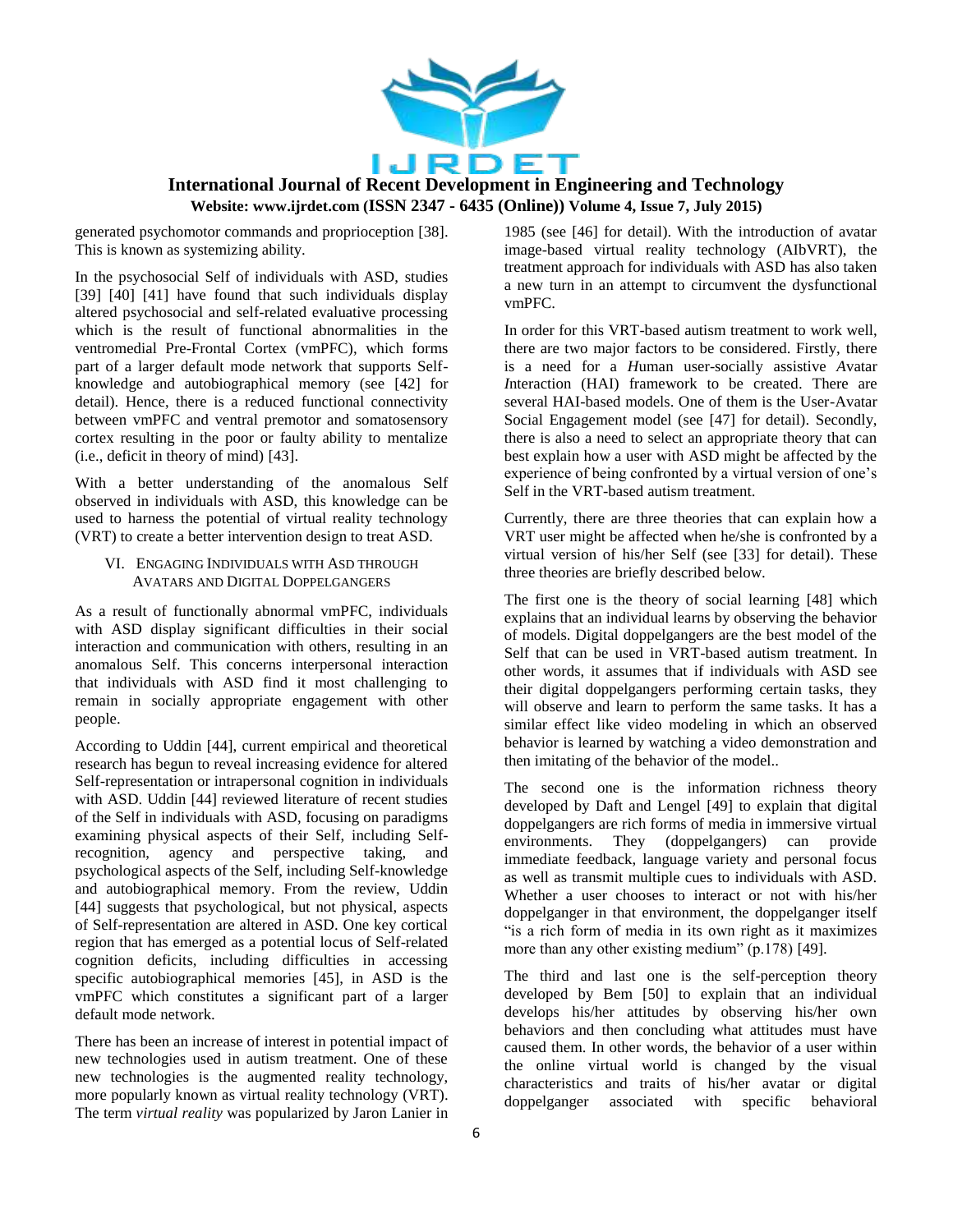

stereotypes and expectations. This phenomenon has been termed as Proteus Effect [51].

Whichever theory one's preference is, an eclectic choice of the three theories is the best, by putting them together in the interactive model of psychosocial-physical-internet selves, to explain and show the transcendence of the Self of a typical individual to i-Self via the AIbVRT (see Figure 6).



Fig.6. User Control/Management of Avatars and Interactions

Figure 6 illustrates a typical user's control or management of his/her designed mii/avatar in an interaction with other avatars controlled/managed by other users. When the user loses control of his/her avatar, which becomes somewhat autonomous from its user and comes under the control of the computer algorithms or other user(s), the avatar has become a doppelganger, free from its original user who designed or created it. When that happens to an individual with ASD, two possible processes may happen and take place simultaneously: self-referential encoding (SRE) and protean shaping (PS) of the individual.

### *Self-Referential Encoding (SRE)*

In the SRE process (see Figure 7), an individual learns and remembers information better when it is related to the Self because the information would be preferentially encoded and organized above other types of information [52]. This phenomenon is also known as the SRE effect. In AIbVRT approach, a user with ASD may process information that his/her avatar/doppelganger is used to convey to him/her over information that is presented to him/her via other users or avatars. For example, the doppelganger of a teenage girl with ASD is presented a list of pictures of supermarket items "belonging" to her or another person. She watches her doppelganger picking up all those items in the virtual supermarket. Later, the girl later conducts a recognition task to determine if the presented items belonged to her or another person. She can perform the same task at a real supermarket picking up only those items that "belong" to her. In this VRT-based activity, the memory advantage is resulted from self-referentially encoding the owned items, suggesting preferential information encoding in relation to the person concerned. According to Bailenson and Segovia [33], "autonomous avatar (or digital doppelgangers) that merely look like their users (even if they do not act like their user or share similar beliefs with their user) will activate preferential information encoding"  $(p.14)$ .





### *Protean Shaping (PS)*

In the PS process, a user's behavior, within the online virtual world (e.g., SimCity), is shaped by his/her avatar's (or doppelganger's) visual characteristics and traits that are associated with specific behavioral stereotypes and expectations. This change is due to the user's knowledge about the behaviors that other users, who are part of that virtual environment, typically associated with those characteristics. This phenomenon is known as Proteus effect. In the AIbVRT approach, the behavior of an individual with ASD can conform to or be shaped by his/her digital self-representation independent of how others perceive him/her. For example, a boy with ASD took his usual long route to get to his school now changes to take a shorter route after watching his avatar walking down the street that is the shortest link between his house to the school on the Google Street View.

### VII. CONCLUSION

In AIbVRT, avatars and/or digital doppelgangers may offer powerful intervention tools in autism treatment. Digital representations of individuals with ASD can be used to serve as a model via SRE process to teach appropriate social interaction and communication skills. They can also be used to shape the behaviors of these individuals via PS process so that they can engage appropriately with others in any social events.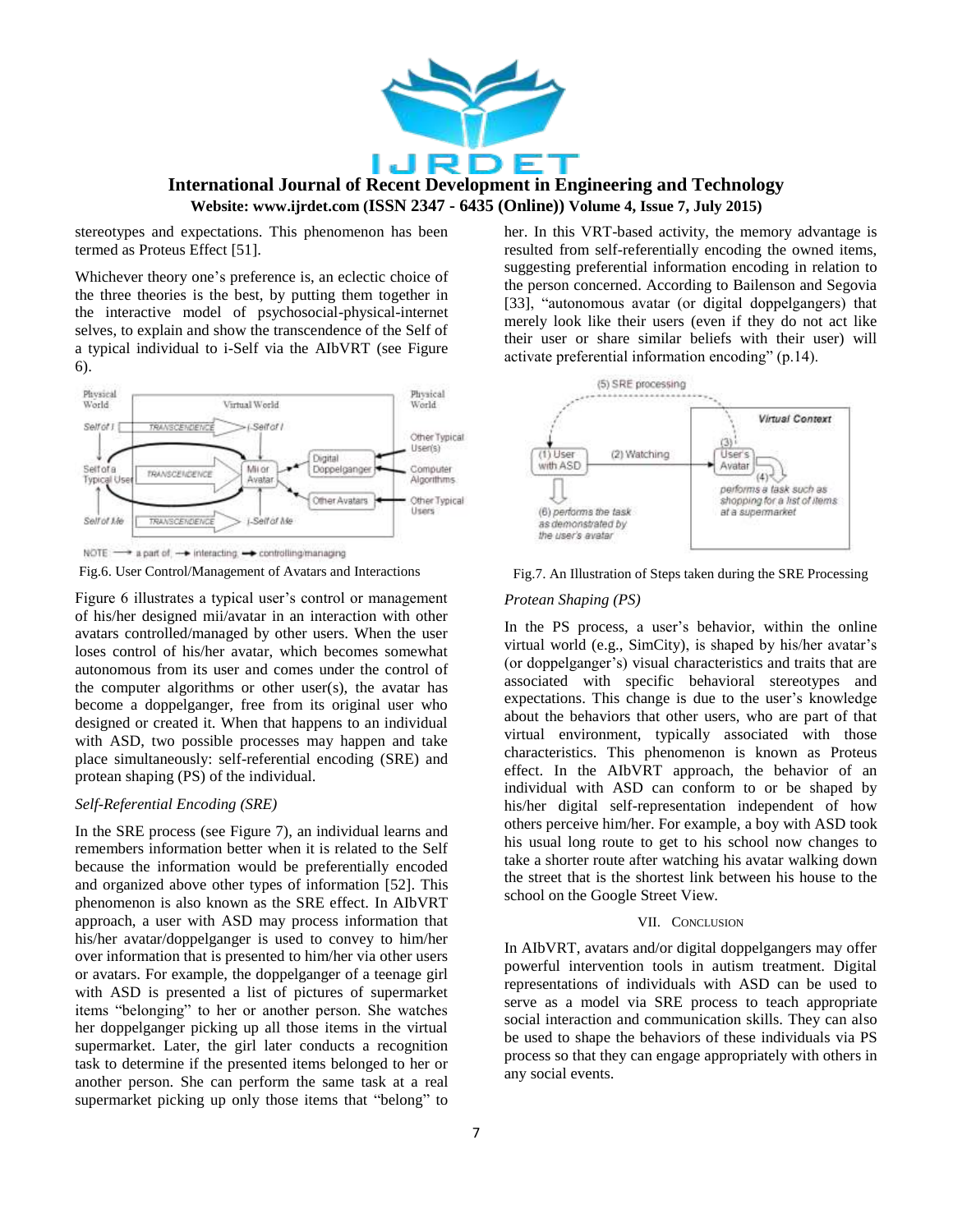

However, in order for any VRT-based autism treatment to work successfully, there are three important factors to be carefully considered in creating such an intervention design to treat ASD. They are summarized as below:

Firstly, autism must be understood as a spectrum disorder (and hence, it is often known as autism spectrum disorder or ASD for short) with its various subtypes and it ranges from mild to profound level of severity. There is no one best strategy to treat ASD. Using avatars or digital doppelgangers is just one of the many promising innovative techno-strategies to treat ASD currently being tried out in many research laboratories worldwide. An example is the Virtual Reality Technology Lab in Nanyang Technological University, Singapore, where the first author has been working collaboratively with other researchers in the fields of innovative engineering technology and special needs education.

Secondly, the anomalous Self of individuals with ASD must not be ignored if interventionists hope to engage these individuals, understand them and make a difference in their learning and behavior. The anomalous Self needs to be carefully addressed in terms of the Self of I and the Self of Me in both physical and psychosocial entities.

Finally, a good *H*uman user-socially assistive *A*vatar *I*nteraction (HAI) framework is needed to create a VRTbased intervention design such as the User-Avatar Social Engagement [47] to treat individuals with ASD. To do so, a clear understanding of the i-Self of users with ASD (in terms of their i-Self of Me and i-Self of I) and their responses to the use of their virtual representations (in terms of mii, avatars and/or digital doppelgangers) is required, while, at the same time, tapping into the selfreferential encoding (SRE) and protean shaping (PS) processes to engage their anomalous Self.

#### *Acknowledgment*

The authors wish to thank Associate Professor Cai Yiyu, Deputy Director of the Institute for Media Innovation in Nanyang Technological University, Singapore, for his invaluable advice on the application of virtual reality technology in autism treatment.

### *References*

- [1] American Psychiatric Association (2013). *Diagnostic and statistical manual of mental disorders, 5th edition* (DSM-5). Washington, DC: The Author.
- [2] Chia, N.K.H. (2012). Autism enigma: The need to include savant and crypto-savant in the current definition. *Academic Research International, 2*(2), 234-240*.*
- [3] The Straits Times (2012). US may narrow definition of autism: Fewer people would be diagnosed with disorder under proposed changes. *The Straits Times*, January 21, A12.
- [4] Frith, U. (1989). *Autism: explaining the enigma*. Oxford, UK: Blackwell.
- [5] Xue, M. (2001). *Cytokinesis: Pieces of the autism puzzle*. Paper presented at the Jonty Foundation Conference: Integrating Autism Research. Retrieved from [http://iaomt.org/testfoundation/autismcytokines.htm.](http://iaomt.org/testfoundation/autismcytokines.htm)
- [6] Boccuto, L., et al. (2013). Prevalence of SHANK3 variants in patients with different subtypes of autism spectrum disorders. *European Journal of Human Genetics*, *21*(3), 310-316.
- [7] Rosenfeld, J.A., et al. (2010). Copy number variations associated with autism spectrum disorders contribute to a spectrum of neurodevelopmental disorders. *Genetic Medicine*, *12*, 694-702.
- [8] Schaefer, G.B., et al. (2010). Array comparative genomic hybridization findings in a cohort referred for an autism evaluation. Journal of Child Neurology, 25(12), 1498-1503.
- [9] Eggertson, L. (2010). Lancet retracts 12-year-old article linking autism to MMR vaccines. Canadian Medical Association Journal, 182(4), 199-200.
- [10] Pauc, R., & Norris, C. (2005). *Is that my child? The brain food plan*. London: Virgin Books.
- [11] Frith, U., & Happe, F. (1999). Theory of mind and selfconsciousness: What is it like to be autistic? *Mind and Language*, *14*(1), 1-22.
- [12] Happe, F. (2003). Theory of mind and the self. *Annals of the New York Academy of Sciences*, *1001*, 134-144.
- [13] Jemel, B., et al. (2006). Impaired face processing in autism: Fact or artefact? *Journal of Autism and Developmental Disorders*, *36*(1), 91- 106.
- [14] Lind, S.E., & Bowler, D.M. (2009). Delayed self-recognition in children with autism spectrum disorder. *Journal of Autism and developmental Disorders*, *39*(4), 643-650.
- [15] Schultz, R.T., et al. (2000). Abnormal ventral temporal cortical activity during face discrimination among individuals with autism and Asperger syndrome. *Archives of General Psychiatry*, 57(4), 331–340.
- [16] Oxford University Press (2015). *Oxford advanced learner's dictionary*. Retrieved from <http://www.oxforddictionaries.com/definition/english/self>
- [17] James, W. (1983). *The principles of psychology*. Cambridge, MA: Harvard University Press.
- [18] Neisser, U. (1995). Criterion for an ecological self. In P. Rochat (Ed.), *The self in infancy: Theory and research* (pp.17-34). Amsterdam, The Netherlands: Elsevier.
- [19] Chia, N.K.H. (2013, Spring). From philosophical self and psychological self to doppelganger self. *Unlimited Human!* 30-33.
- [20] Jeannerod, M. (2003). The mechanism of self-recognition in humans. *Behavioural Brain Research*, *142*, 1-15.
- [21] James, W. (1891). *The principles of psychology: Vol.1*. Cambridge, MA: Harvard University Press.